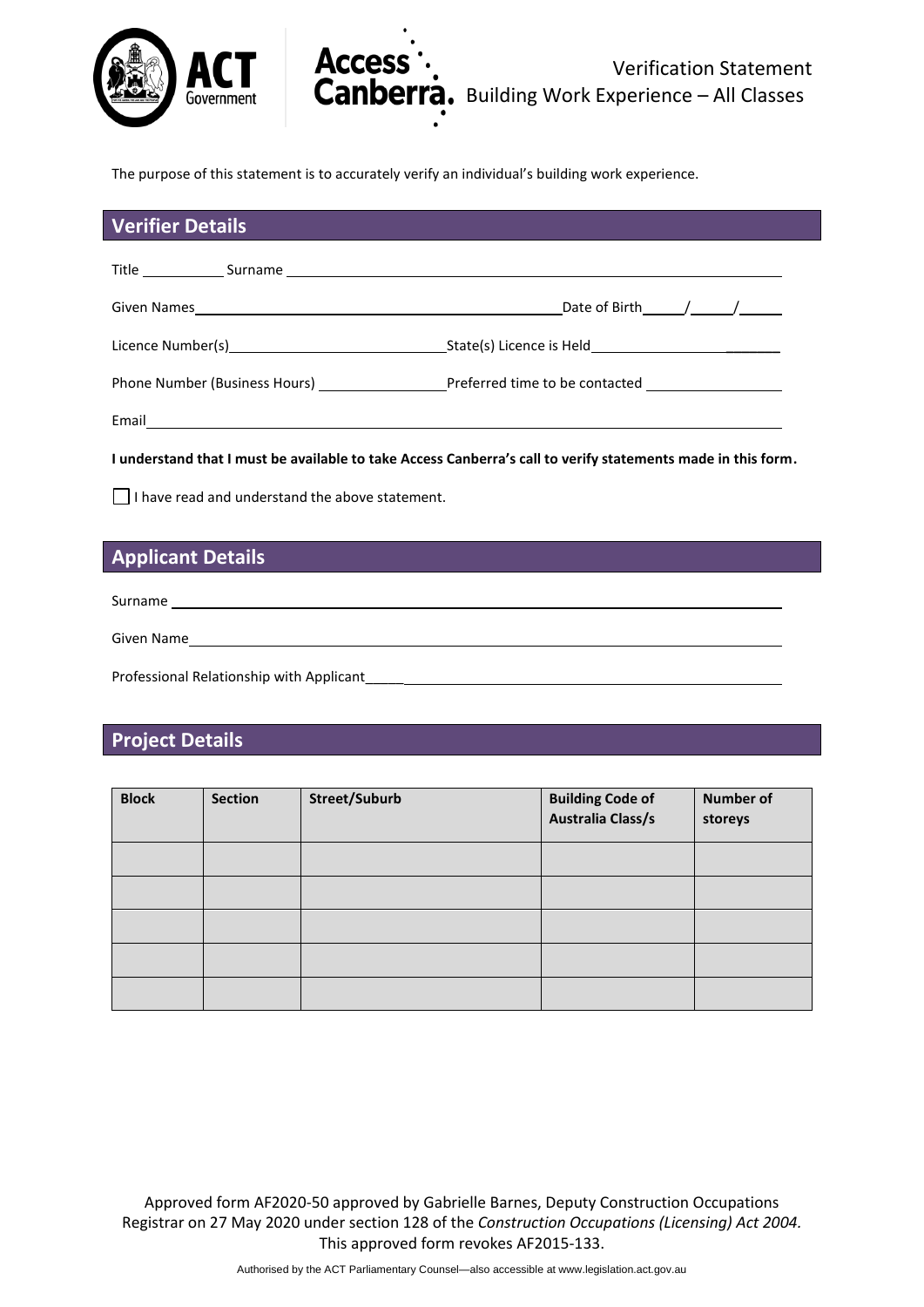

# **Mandatory Building Work Experience Verification**

On the job site/s listed above, the applicant you are verifying is competent in:

**Access** 

Canbel

1. Reviewing building laws, building codes and related standards and applying them to the construction site.

| $\sim$ | Ν٥ |
|--------|----|
|--------|----|

2. Identifying and producing estimated costs for the building projects.

| n c |  | N٥ |
|-----|--|----|
|-----|--|----|

3. Creation, update and preparation of labour and material plans to assist in ordering materials for the job sites.



4. Planning the construction job site from start to finish, including organising legal approvals and tradesman.

| $\sim$ | ገ |
|--------|---|
|--------|---|

5. Selection and management of construction contractors for the job site.

|  | Vac |  | N٥ |
|--|-----|--|----|
|--|-----|--|----|

6. Creation, maintenance and review of building contracts and administration paperwork on the job sites.

|  | Vac |  | N٥ |
|--|-----|--|----|
|--|-----|--|----|

7. Receiving and applying technical advice from a private certifier or engineer in relation to the structural elements on the job sites.

|  | ρς | N٥ |
|--|----|----|
|--|----|----|

8. Reading and interpretation of plans on the job site.

| V≏c | No |
|-----|----|
|-----|----|

9. Quality assurance reviews to verify that building work was built correctly and complied with standards under the law.

|  | N٥ |
|--|----|
|--|----|

10. Is competent with the **Building Technologies** listed in the Construction Occupations (Licensing) (Qualifications— Builder and Building Surveyor Licences) Declaration 2019 (No 2).

|  |  | n c<br>., |  | N٥ |
|--|--|-----------|--|----|
|--|--|-----------|--|----|

If you answered no to any of the above statements please provide further detail below: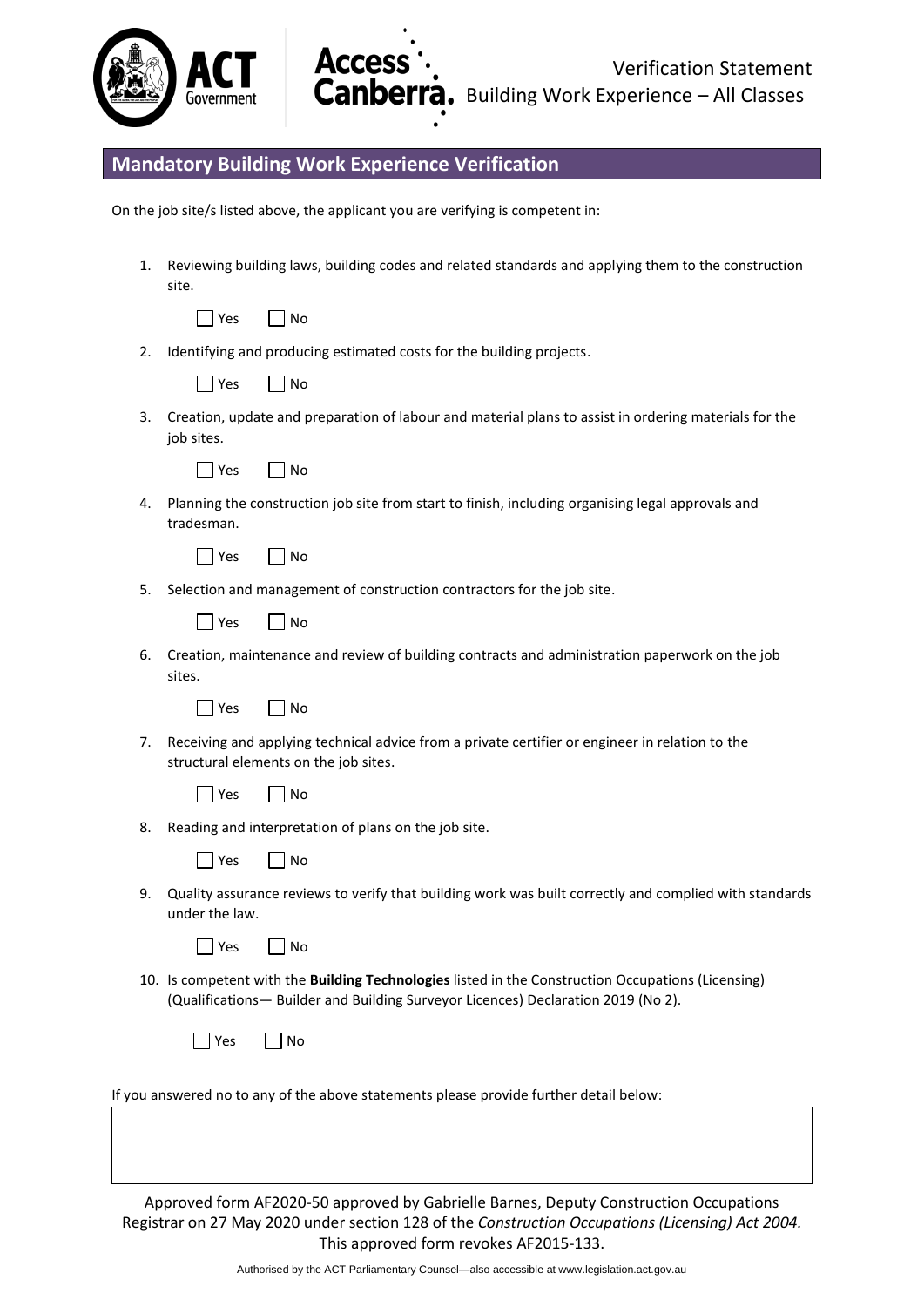



# **Verifier Questionnaire**

The following information will be used by the Registrar to determine if you are a competent person to verify the applicant's experience.

**1. Is your builder licence currently, or has it previously been cancelled in Australia or overseas?**

 $\Box$  Yes — you must attach details  $\Box$  No

**2. Have you previously had a builder licence cancelled, refused or suspended in Australia or overseas?** 

 $\Box$  Yes — you must provide comprehensive details in an attachment to this statement  $\Box$  No

**3. Has your builder licence ever been subject to conditions, undertakings, limitations or restrictions in Australia or overseas?** 

 $\Box$  Yes — you must provide comprehensive details in an attachment to this statement  $\Box$  No

**4. Have you ever been, or are you currently, the subject of complaints, occupational discipline, demerit activity or rectification orders whilst licensed under the** *Construction Occupations (Licensing) Act 2004***, a corresponding prior Act, or the law of another jurisdiction in Australia or overseas, where those proceedings are not finalised?** 

 $\Box$  Yes — you must provide comprehensive details in an attachment to this statement  $\Box$  No

### **Verifier Declaration**

I, \_\_\_\_\_\_\_\_\_\_\_\_\_\_\_\_\_\_\_\_\_\_\_\_\_\_\_\_\_\_\_\_\_\_\_\_\_\_\_\_\_\_\_\_\_\_\_\_\_\_\_\_\_\_\_\_\_\_\_\_\_\_\_\_\_\_\_\_\_\_\_\_\_\_\_\_\_\_\_\_\_\_\_\_\_\_\_\_,

*Insert name, address and occupation of person making the declaration*

make the following declaration**:**

### **1. I declare:**

- a) that all statements, and documents/information I have provided to the Construction Occupations Registrar on behalf of the Applicant above are accurate, true and correct.
- b) that building work I have performed under my licence complies with all relevant legislation, codes and standards.
- c) that building work performed by the Applicant under my supervision complied with all relevant legislation, codes and standards.
- d) that my individual licence/registration and the company's licence (if applicable) was valid at the time of the Applicant's experience.

### **2. I authorise and consent:**

- a) to being contacted by Access Canberra for further information relevant to the statements I have made.
- b) to any information I provide being made available to the Applicant and other relevant organisations.
- c) to any information I have provided on this form being verified by Access Canberra.

### **3. I acknowledge:**

- a) that by making false or misleading statements I am committing an offence under Section 337 of the *Criminal Code 2002*, which is a punishable offence.
- b) the information I provide may result in an individual being offered or refused a licence.
- c) I must be in a position to adequately verify the Applicant's experience.